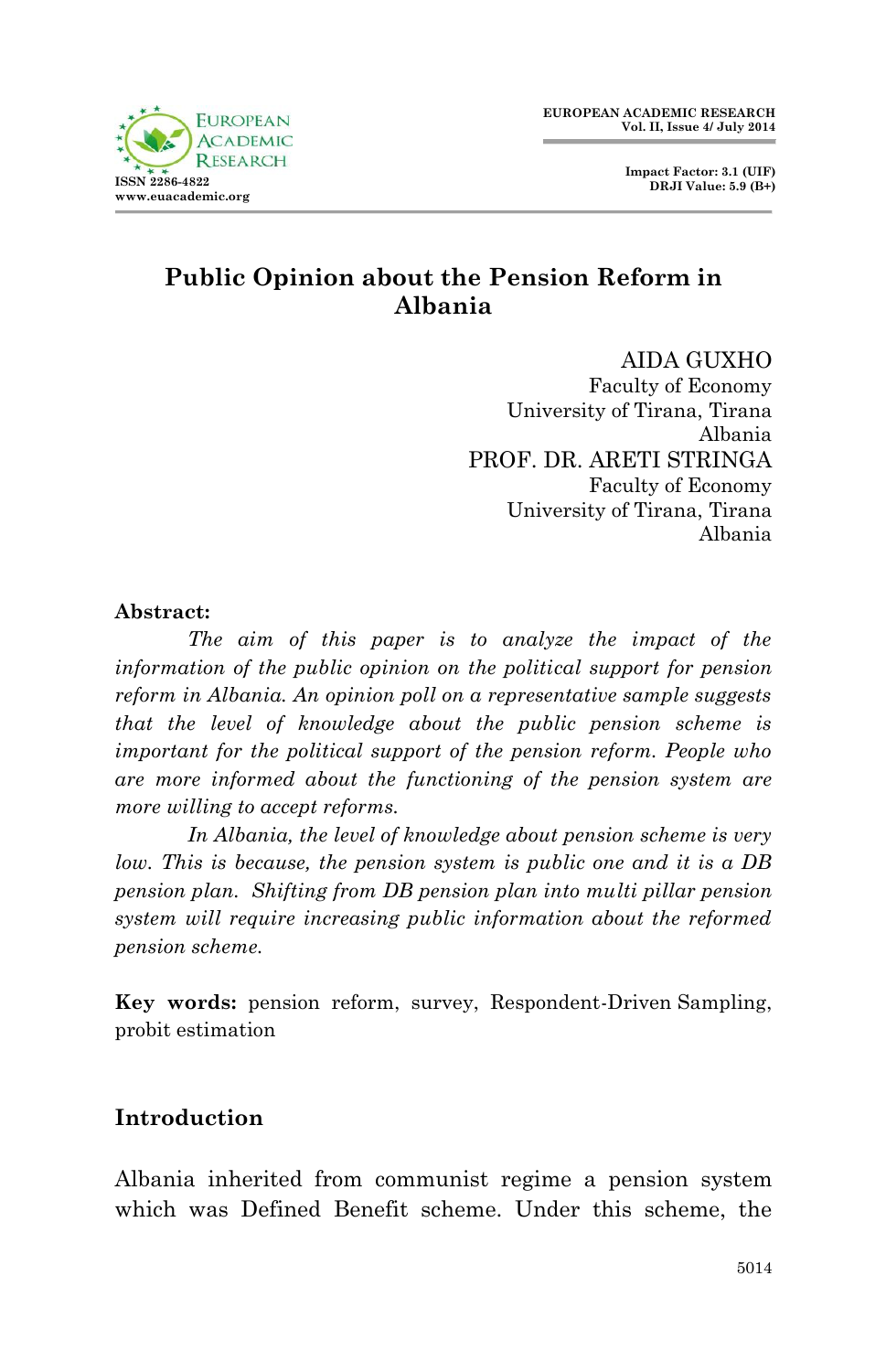current contributions paid by the persons who are working now, are used to pay the current pensioners and it is known as pay as you go (PAYG) plan. This system functions very well when number of contributors is much higher than the number of pensioners. It is based on the idea that the number of employed persons, consequently the number of contributors will increase with the same ratio of natural growth of the population. The Albanian pension system has many problems and now the government is planning to reform it according to the World Bank recommendations. The main aim of this paper is to show that: informed individuals are more willing to accept pension reforms because of their better information about the costs and consequences of the pension system.

If valid, this conclusion would have important policy implications. To increase public support for pension reforms, governments in countries with large and unsustainable public pension systems ought to devote more effort and resources to inform citizens about the basic functioning of pay-as-you-go pensions, about its actual costs, and the net position of individual contributors. But media coverage, by itself, may not be sufficient to inform citizens. If Albanian government seriously wants to improve citizens' knowledge about the consequences of public pensions should find other ways for this.

# **Literature review**

Although employer pension programs vary in design, they are usually classified into two types: defined contribution (DC) and defined benefit (DB). Under a defined contribution (DC) plan each employee has an account into which the employer and the employee make regular contributions. Benefit levels depend on the total contributions and investment earnings of the accumulation in the account.

On the other hand, the inter-generational risk sharing to smooth wealth and consumption among different generations is eliminated because pension benefits for each individual depend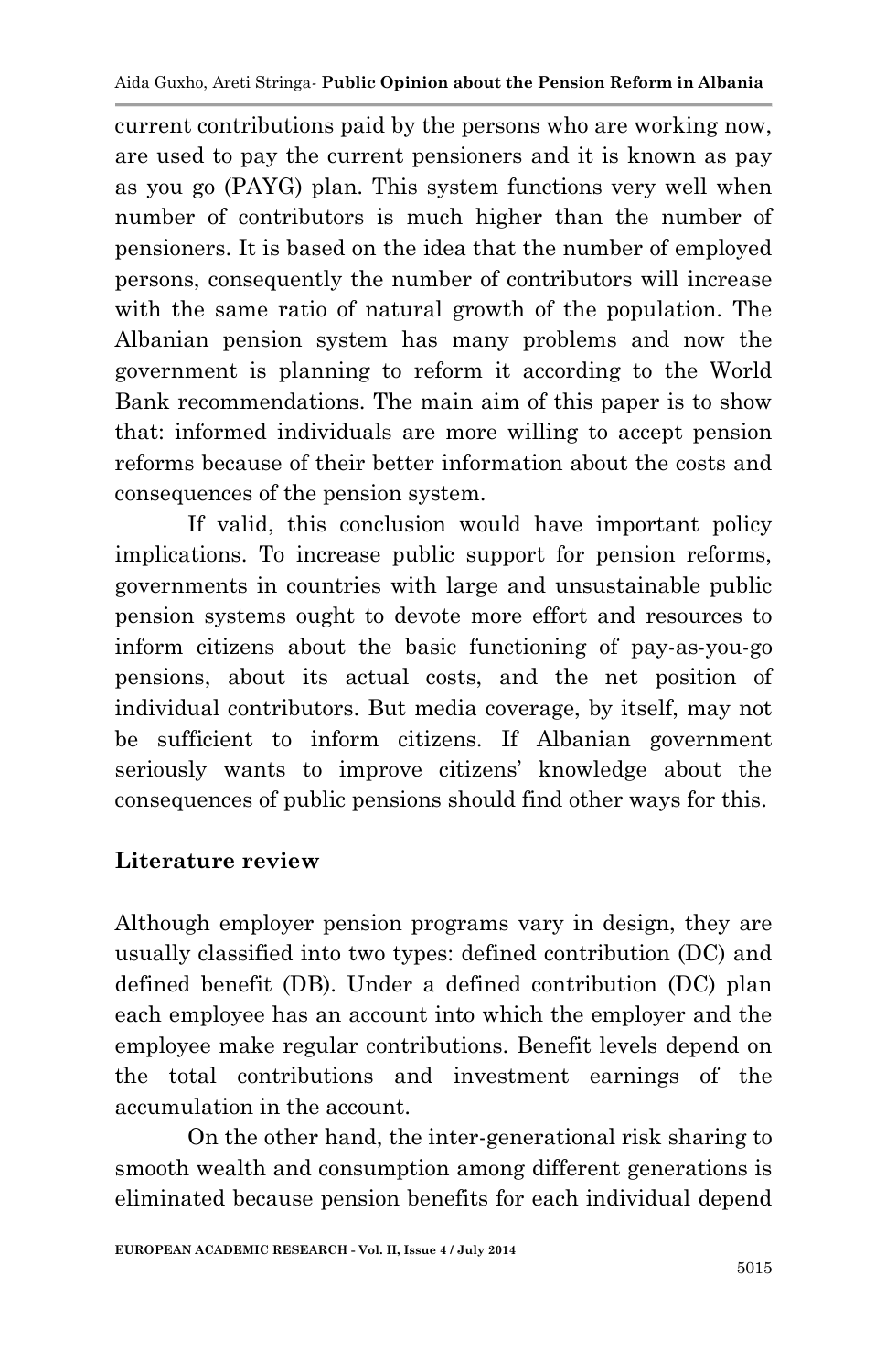Aida Guxho, Areti Stringa*-* **Public Opinion about the Pension Reform in Albania**

on their own lifetime contributions. Owing to the fact that lowincome workers appear to experience greater risks of unemployment, the accumulated funds of these individuals will be both more uncertain and lower than those of high-income workers.

However, there is a significant body of academic research showing that individuals often have limited financial knowledge, and in particular know little about the characteristics of their pensions, including how much to expect (and how much they need) in retirement benefits. A possible reason for this lack of knowledge is that learning about pensions is difficult.

### *Solutions*

Governance in DC pension schemes provides the structures and processes to ensure safeguarding and investing of pension assets in the best interest of the scheme members.

Government must provide a framework for allocating decision-making and monitors responsibilities between the relevant parties, ensuring asset protection, and promoting transparency and disclosure.

# **Respondent-Driven Sampling**

RDS consists of an enhancement of network or "snowball" sampling, in which data on who recruited whom and the extensiveness of network connections provide the basis for calculation of relative inclusion probabilities, population indicators of minimal bias, and the variability of these indicators (Heckathorn 1997, 2002, forthcoming, Salganik and Heckathorn 2004, Volz and Heckathorn forthcoming).

RDS theory is based on two observations (Heckathorn 2002). First, if referral chains are sufficiently long—that is, if the chain-referral process consists of enough cycles of recruitment, or *waves,*—the composition of the final sample with respect to critical characteristics and behaviors will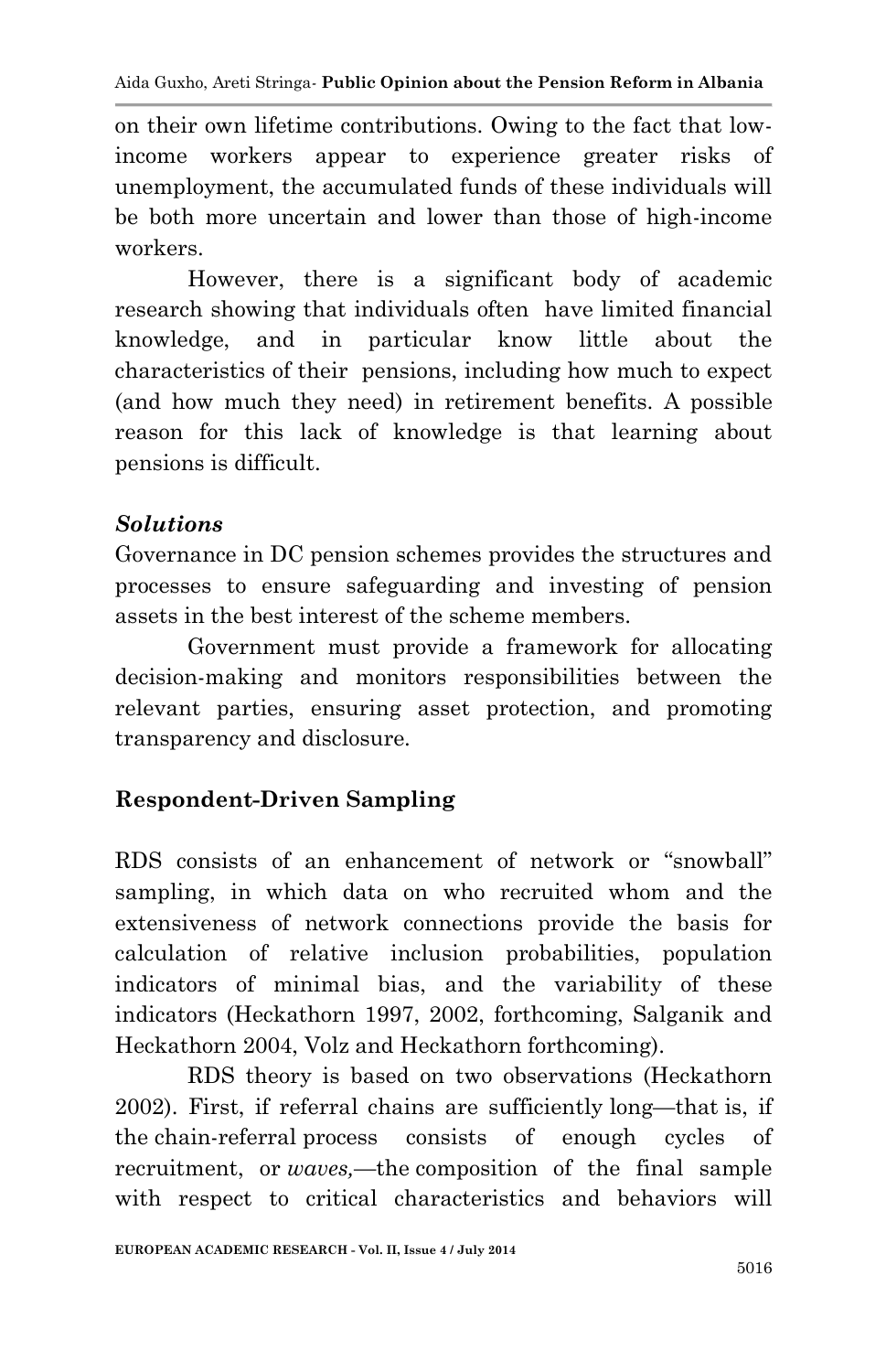become independent of the seeds from which it began. After a certain number of waves, the sample composition becomes stable and all members of the target population have a nonzero probably of selection that is independent of seed composition (Heckathorn 2002, Salganik and Heckathorn 2004). Therefore, an important design element in RDS involves methods of increasing the length of referral chains (Heckathorn 1997).

While the final RDS sample composition is independent of seed composition, choice of seeds can affect the rate at which equilibrium is reached and the speed with which sampling will occur (Heckathorn 2002). Recruitment in RDS is often dominated by large recruitment chains initiated by respondents who can be termed "super seeds" (e.g. Heckathorn 1997, Heckathorn et al. 1999, Heckathorn et al. 2002, Ramirez-Valles et al. 2005a). This need not reflect special characteristics of the individual, because it results from a positive feedback process in which, the larger a recruitment chain grows, the greater is the number of respondents working to make it grow even larger, so a "rich-get-richer" dynamic is produced in which the larger chains grow ever more quickly than the smaller chains. Hence, any reasonably productive seed stands a good chance of becoming a "super seed."

Our goal is to estimate an equation of the following type:

$$
Y_i = F(X_i, I_i) + e_i \tag{1}
$$

Where  $Y_i$  is a binary variable that measures the policy opinions of individual *i*, *X<sup>i</sup>* denotes his general attributes (such as age, education, gender, and so on), *I<sup>i</sup>* is a measure of how informed he is about the costs and the functioning of the pension system and *e<sup>i</sup>* is an unobserved error term. We are interested in the effect of information on policy preferences.

We view information as determined by an equation of the following type: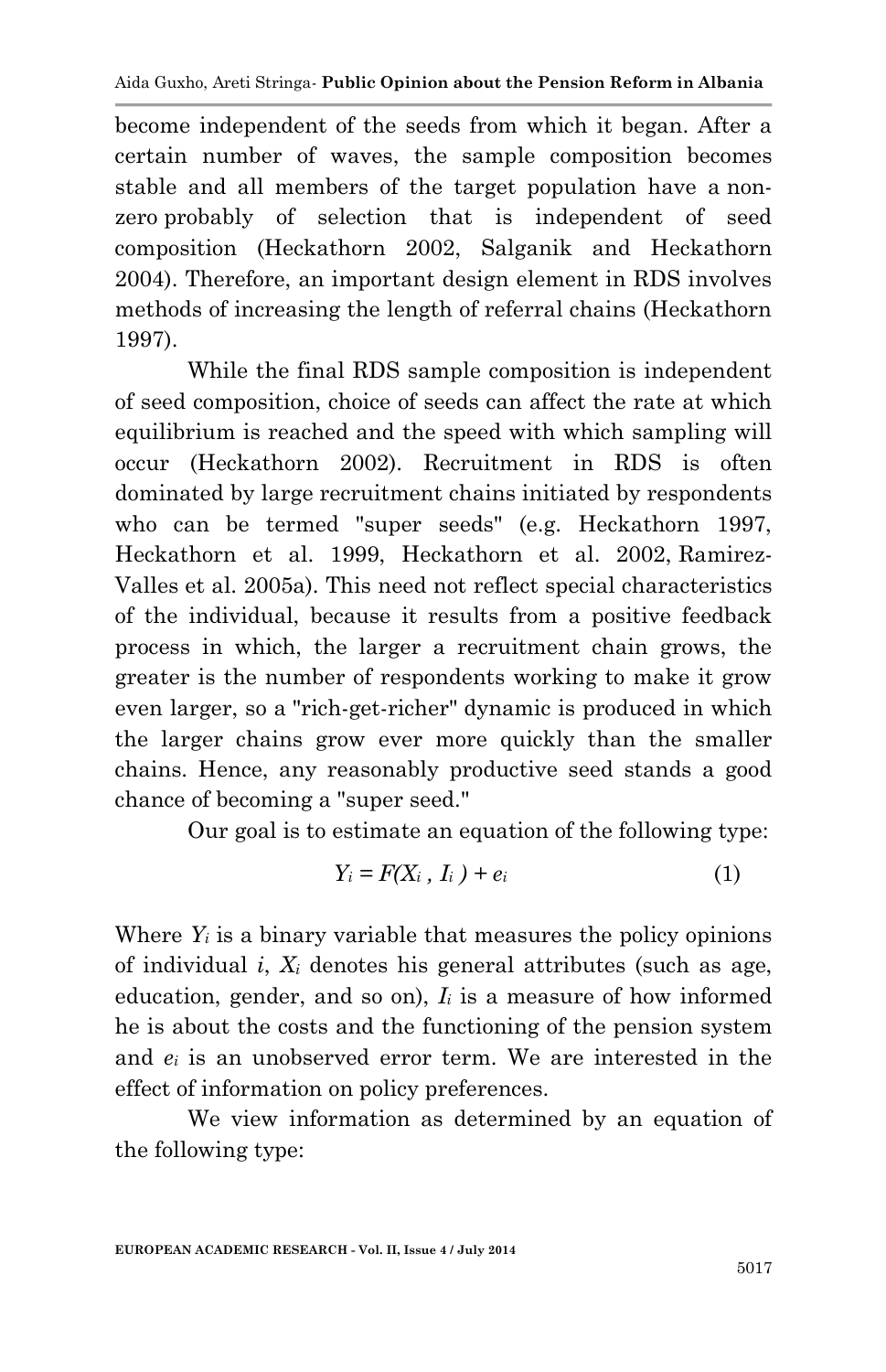$$
I_i = G(X_i, Z_i) + u_i \tag{2}
$$

Where *Z<sup>i</sup>* is a set of additional observable individual features that determine the information possessed by each individual, and *u<sup>i</sup>* is an unobserved determinant of information.

### **Methodology of the survey**

The target population of this survey is the population 25-64 years old, who is working, with at least university diploma and lives in Tirana. The aim of this research is to collect and analyze the knowledge and the opinion about the pension system in Albania of this group who are well educated and since they are working they participate in the pension scheme as contributors.

Albania inherited from the communist regime a PAYG pension system and like in all other socialist countries this scheme was public and obligatory and still continuous to be.

According to the last census conducted by INSTAT (National Statistical Institute of Albania) in October 2011, the population with tertiary education is 10.7 percent of the population 10 years and over. Based on the same data, population 24-65 years old, who live in urban part of Tirana and have at least university diploma represent 27.9 percent of the population in the same age group.

733 people participated in this survey and they represent about 1 percent of the target population.

This survey is based on snow ball theory and the interviews were conducted via the Internet by using a web application.

### **Main findings**

A considerable part of the respondents do not know how the Albanian pension scheme is functioning. 42 percent of them do not know the percentage of their salary, which goes for the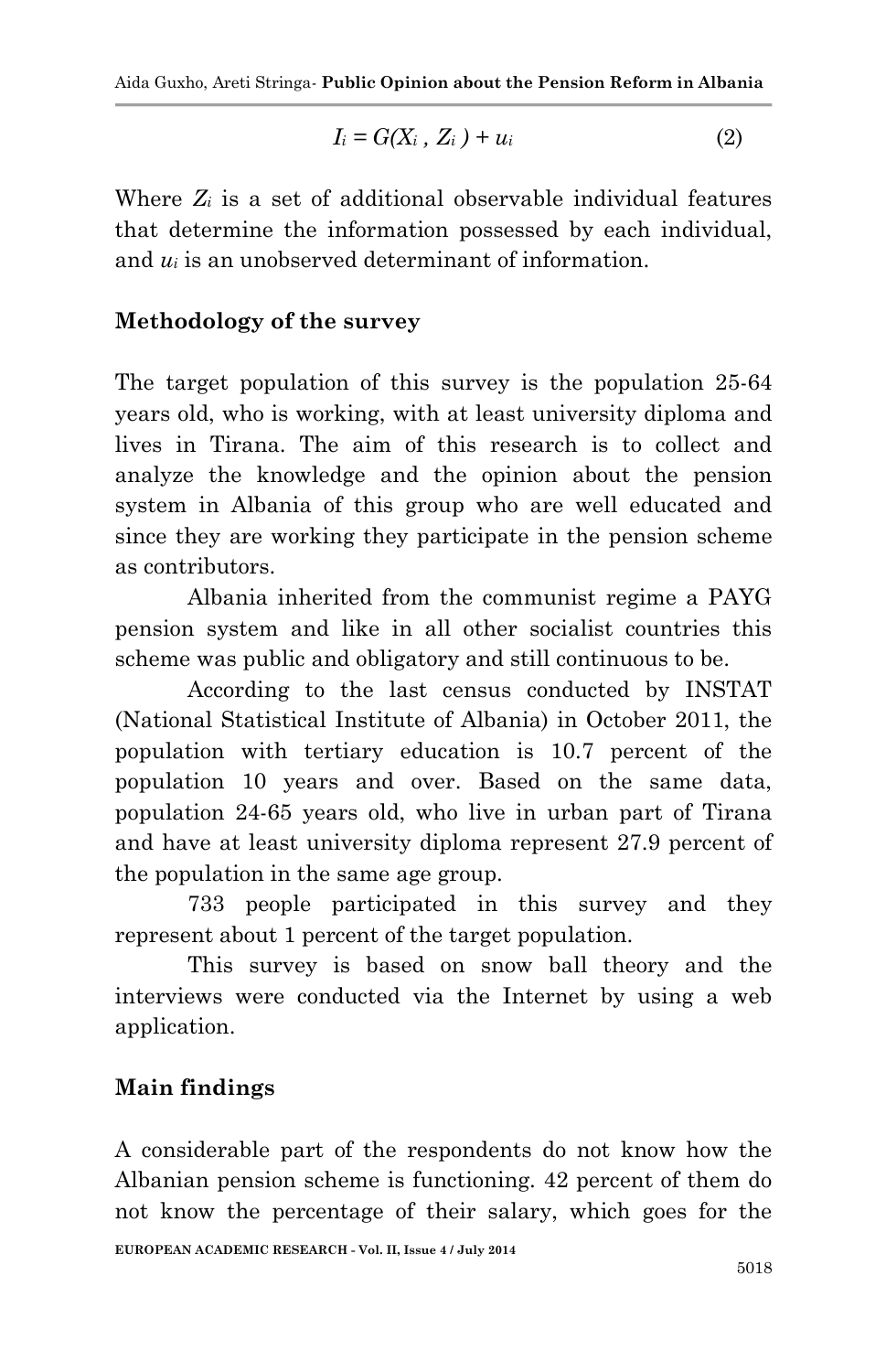social insurance. On the other hand 78.1 percent of them know that the vesting period to be entitled for full pension rights is 35 years. 91.1 percent of the respondents agree that the pension system needs to be reformed.

*Knowdelge about pension scheme*: as it can be noticed from the graph below 42 percent of the persons interviewed neither do not know the percentages of the monthly salary that they pay for social insurance.



### **Percentages of the monthly salary paid for social insurance**

A dominant majority of the persons interviewed about 90,3 percent said that the Albanian pension scheme should to be reformed. Perception reform comes as consequence of the low level of pension benefit, while the contribution rate is high. Regarding the fact that how should be reformed, about 90 percent of them think by improving the parameters of the current public pension scheme, or should be combined private and public by giving the possibility to the individual to decide which one they prefer.





**EUROPEAN ACADEMIC RESEARCH - Vol. II, Issue 4 / July 2014**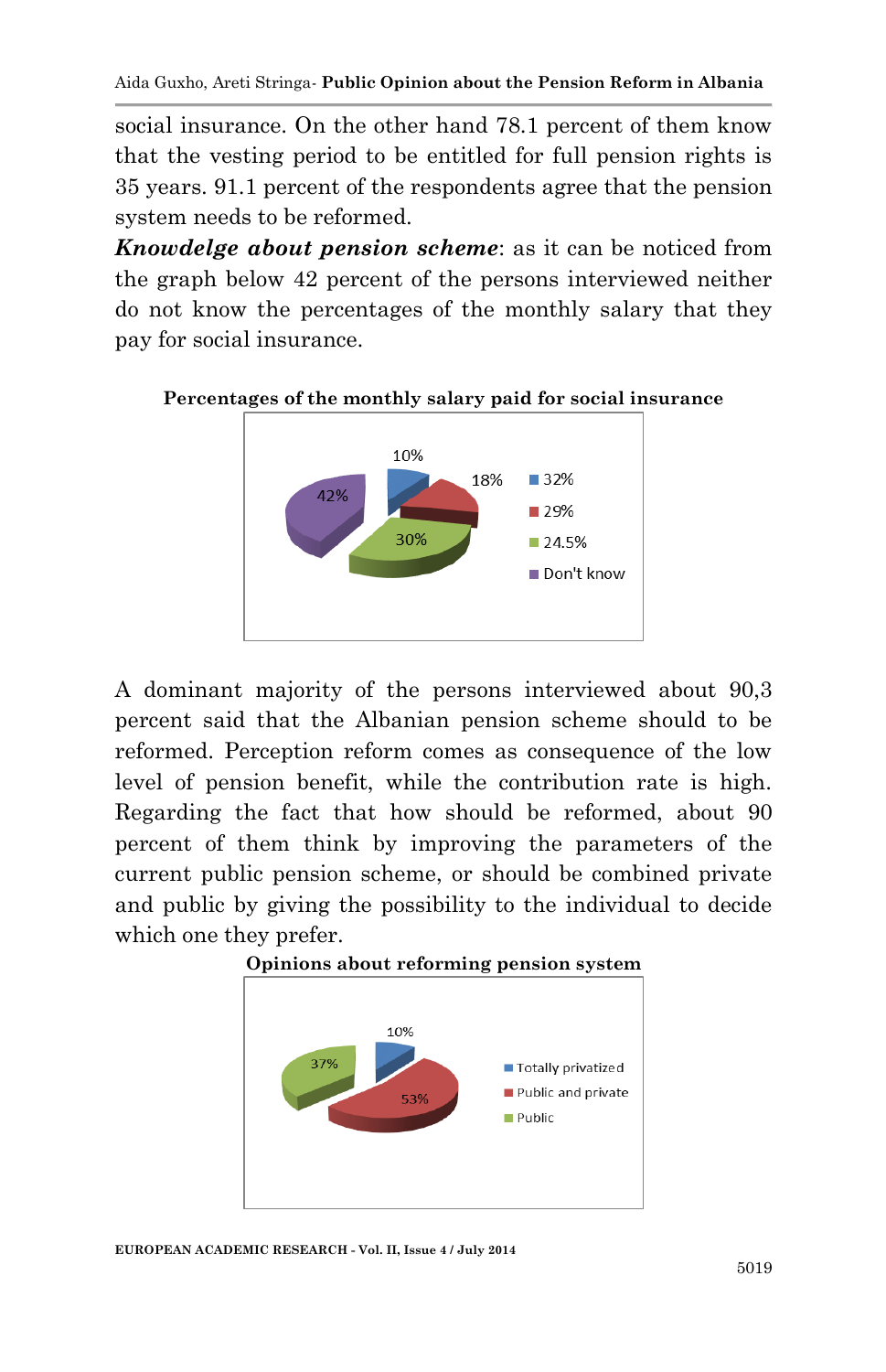Regarding the question if the liberalization of the insurance market which pension schemes would they prefer, 50 percent of respondents would prefer the public scheme and 38 per cent would prefer the private one, but by foreign companies. This high preference regarding the public pension's scheme even though the profit provided may be lower is related to the guarantee that the state offers.

Distrust pronounced for private schemes is related mostly for the negative experience from the '97 pyramid schemes.



Only 14.2 percent of the respondents agree that the retirement age should be increased. On the other hand 74.9 percent think the retirement age should be mandatory, so that young people may have the possibility to be employed. This is related to a high unemployment rate, which recently is estimated to be about 18 percent (INSTAT- National Statistical Institute of Albania) and youth unemployment is estimated to be even higher.

Only 23 percent think the retirement age for women should be equal to that of men. According to the current pension scheme inherited from the old communist system, women retirement age is 5 years lower than the man.

Most respondents about 67.3 percent think that it is necessary to establish a social pension for all those who for many reasons have not paid contributions during the working age even though it means increasing the fiscal burden.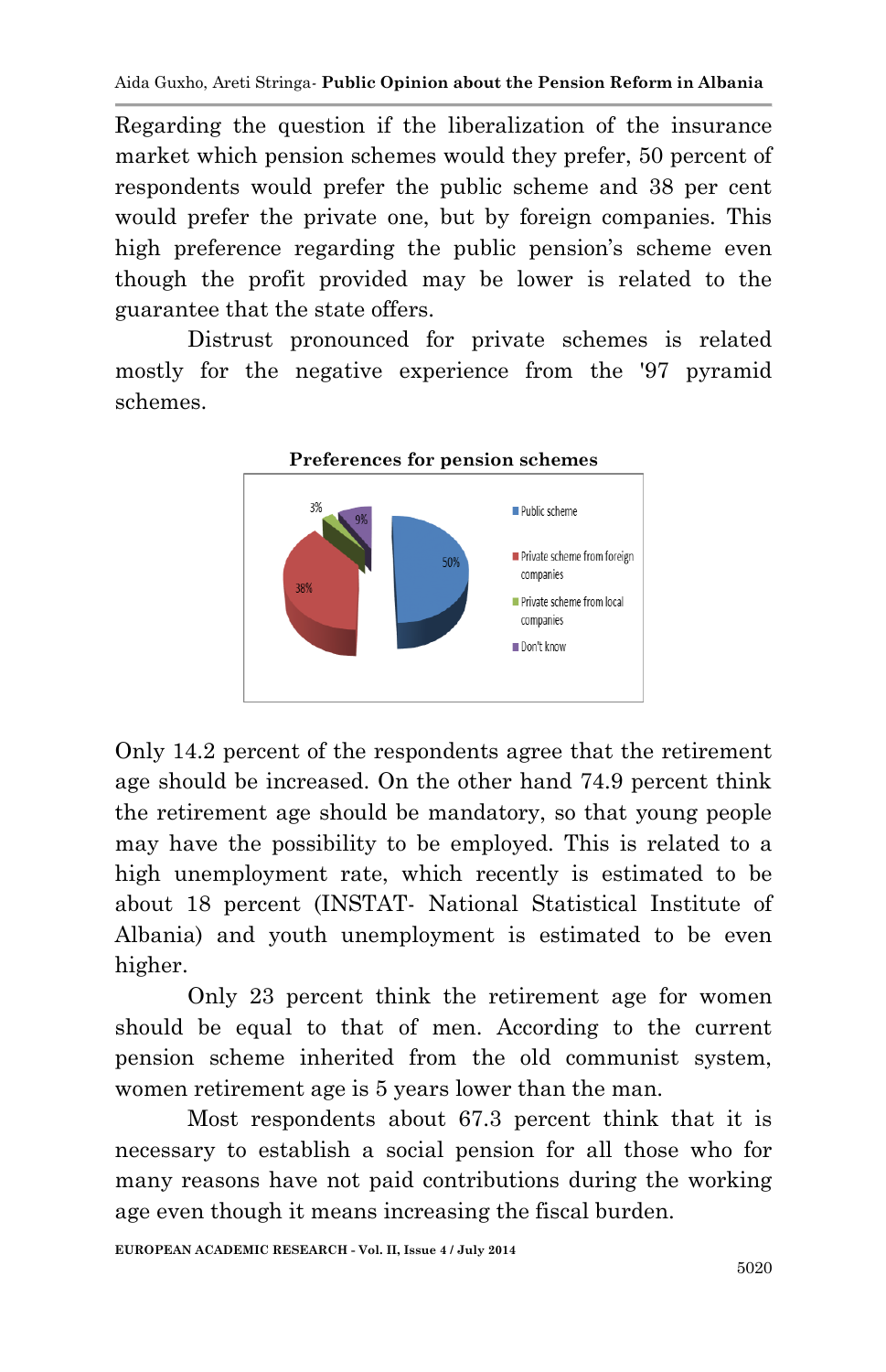Aida Guxho, Areti Stringa*-* **Public Opinion about the Pension Reform in Albania**

| 1 aviit opiilioli oli pelisioli reform                                  |       |  |
|-------------------------------------------------------------------------|-------|--|
| Retirement age should be increased                                      | 14.2% |  |
| The retirement age should be the same for both men and women            | 23.0% |  |
| The retirement age should be mandatory                                  | 74.9% |  |
| Persons who do not have paid contributions, when they reach 65 years of | 67.3% |  |
| age should receive a minimum pension                                    |       |  |
| Pension benefit should be based on the amount of contributions paid     | 78.5% |  |
| throughout whole contributive life                                      |       |  |
| The vesting period should be decreased                                  | 60.7% |  |
|                                                                         |       |  |

#### **Public opinion on pension reform**

Opinions on pension reform (the variable *Y* above) are summarized in a single variable. We exploit two questions eliciting opinions about hypothetical reforms via an increase of the retirement age or liberalization of the insurance market. The dummy variable *reform* equals 1 if the respondent is *either* in favor of increasing the retirement age *or* of or liberalization of the insurance market, independently of the answer provided to the other question. *Reform* takes the value zero instead if the respondent is strictly against one of the two reforms *and* does not approve the other.

*Info* 1 a dummy variable equal to one if the respondent is aware of the fact that the pension system should be reformed and zero otherwise. This variable is available for all respondents.

Finally, *Info* rate is a dummy variable equal to one if the respondent is aware of the percentage of her/his wage that goes to pay pension contributions, adding up the contributions paid by employer and employee. All the respondents were asked for this question since they all are employed.

### *Biprobit estimation*

Our first method to cope with the joint determination of information and policy opinions is to rely on functional form restrictions. In particular, we jointly estimate equations (1) and (2) by maximum likelihood methods, exploiting the fact that we can measure both policy opinions and information as binary variables. Identification is achieved through a functional form assumption: we assume that the error terms in (1) and (2) are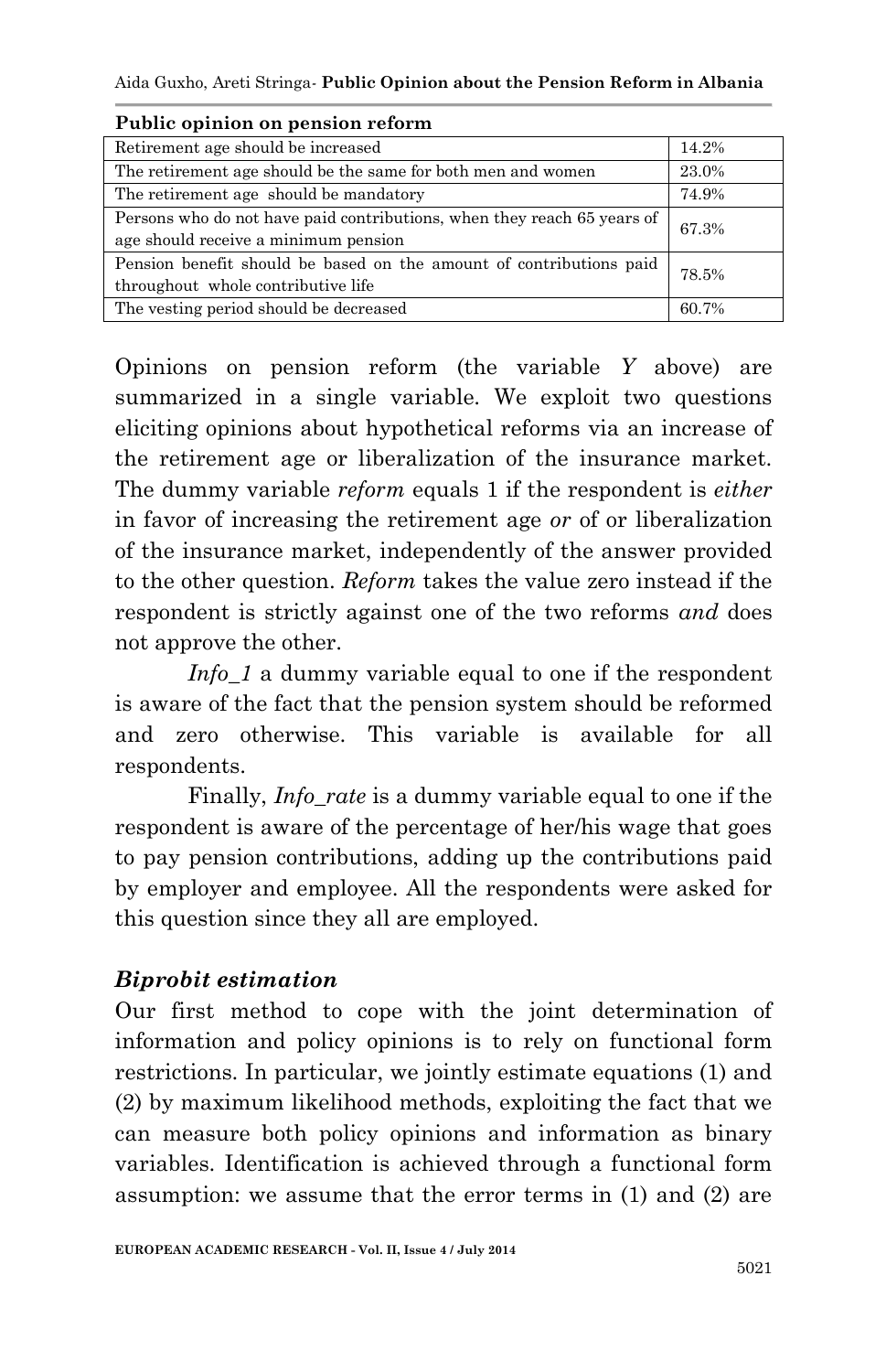jointly normally distributed, and that the equations *F*(.) and *G*(.) are both linear. To estimate with probit, we need to measure information as a binary variable.

Once more, informed individuals are more likely to favor reforms, and the effect of information is statistically significant. The coefficients are larger and the standard deviations smaller compared to the simple probit regression and the propensity score matching estimators, a further confirmation that the estimates that assume exogeneity are biased downwards.

## **Concluding remarks**

- $\triangleright$  Knowledge of people associated with the current pension scheme are very limited:
- $\triangleright$  Due to the negative experience of the pyramid scheme of '97, today's contributors may feel more confident in the public scheme and would prefer to be part of it. On the other hand they would like reforming this scheme, referring to the low level of retirement benefit.
- $\triangleright$  Given that the unemployment rate is very high, especially among young age groups, persons interviewed are against raising the retirement age and equalizing the pension retirement age between men and women.
- Most of those interviewed were in favor of the social pension, giving to persons who have not paid contributions, an opportunity to have a minimum pension.
- > The level of financial knowledge regarding the functioning of a pension scheme is limited

The main result of this paper is the finding that more informed individuals are more willing to accept reforms that reduce the generosity of the pension system. The correlation between information and willingness to reform does not seem to reflect unobserved joint determinants of information and policy opinions.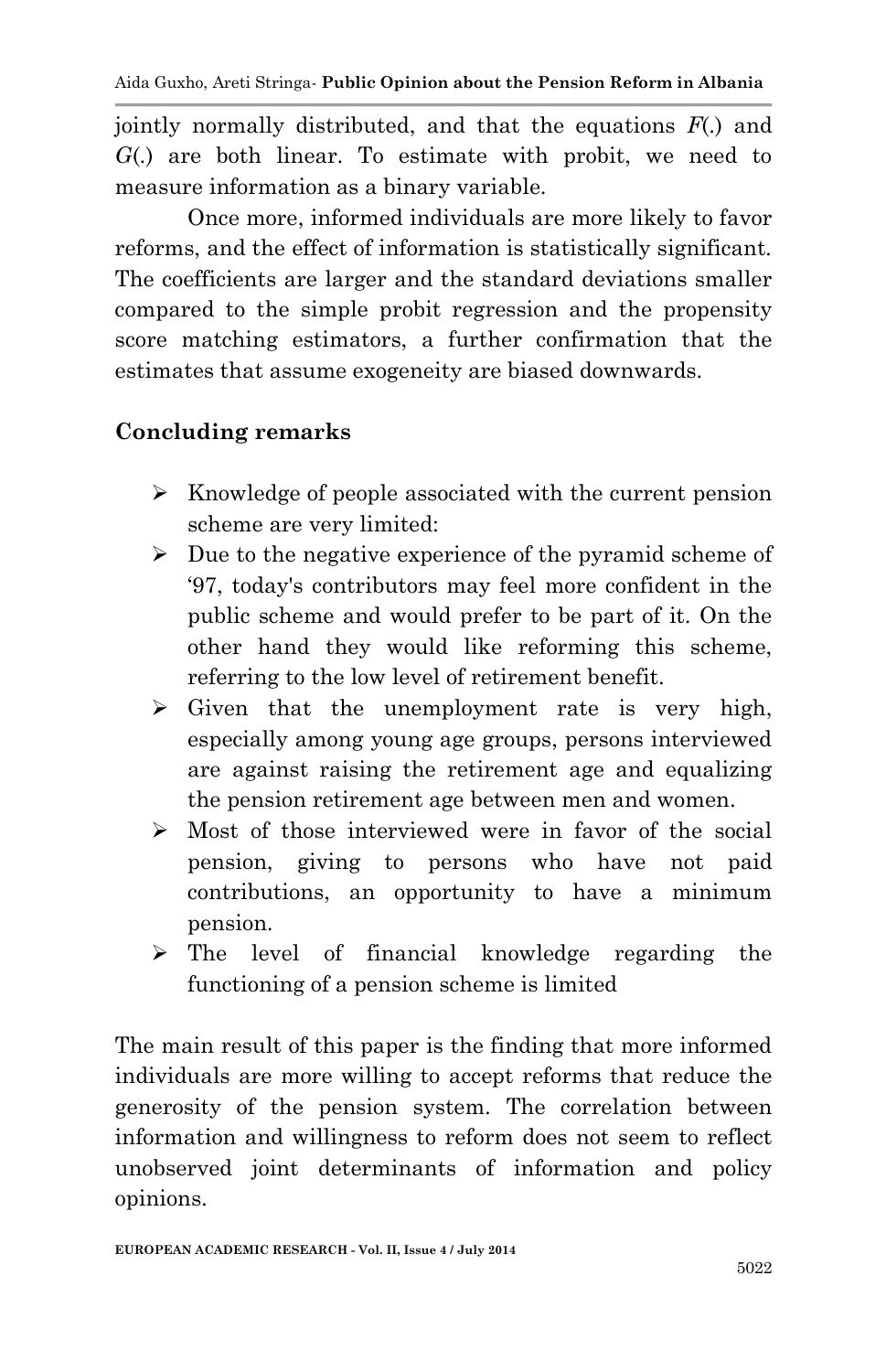Aida Guxho, Areti Stringa*-* **Public Opinion about the Pension Reform in Albania**

This result has a simple but important policy implication. Pension reforms are politically very difficult. One reason why they are so difficult is also because of sheer ignorance by citizens at large about the costs, sustainability and basic functioning of the pension system. To create consensus in favor of reforms, governments ought to devote more effort to spread information about the consequences and costs of public pensions.

The negative results about the effect of media exposure on information suggest that this task cannot just be delegated only to the media.

## **BIBLIOGRAPHY**

- Heckathorn, Douglas D. 2002. "Respondent-Driven Sampling II: Deriving Valid Population Estimates from Chain-Referral Samples of Hidden Populations." *Social Problems*.
- Salganik, Matthew J. and Douglas D. Heckathorn. 2004. "Sampling and Estimation in Hidden Populations Using Respondent - Driven Sampling." *Sociological Methodology*.
- Heckathorn, Douglas D. 2007. "Extensions of Respondent-Driven Sampling: Analyzing Continuous Variables and Controlling for Differential Recruitment." *Sociological Methodology*.
- Wejnert, Cyprian and Douglas D. Heckathorn. 2008. "Web-Based Network Sampling: Efficiency and Efficacy of Respondent-Driven Sampling for Online Research." *Sociological Methods and Research*.

Albania Social Insurance *Review 2006 World Bank*

- www.issh.gov.al *official webpage of Social Insurance Institute of Albania*
- www.instat.gov.al *official webpage of National Statistical Institute of Albania*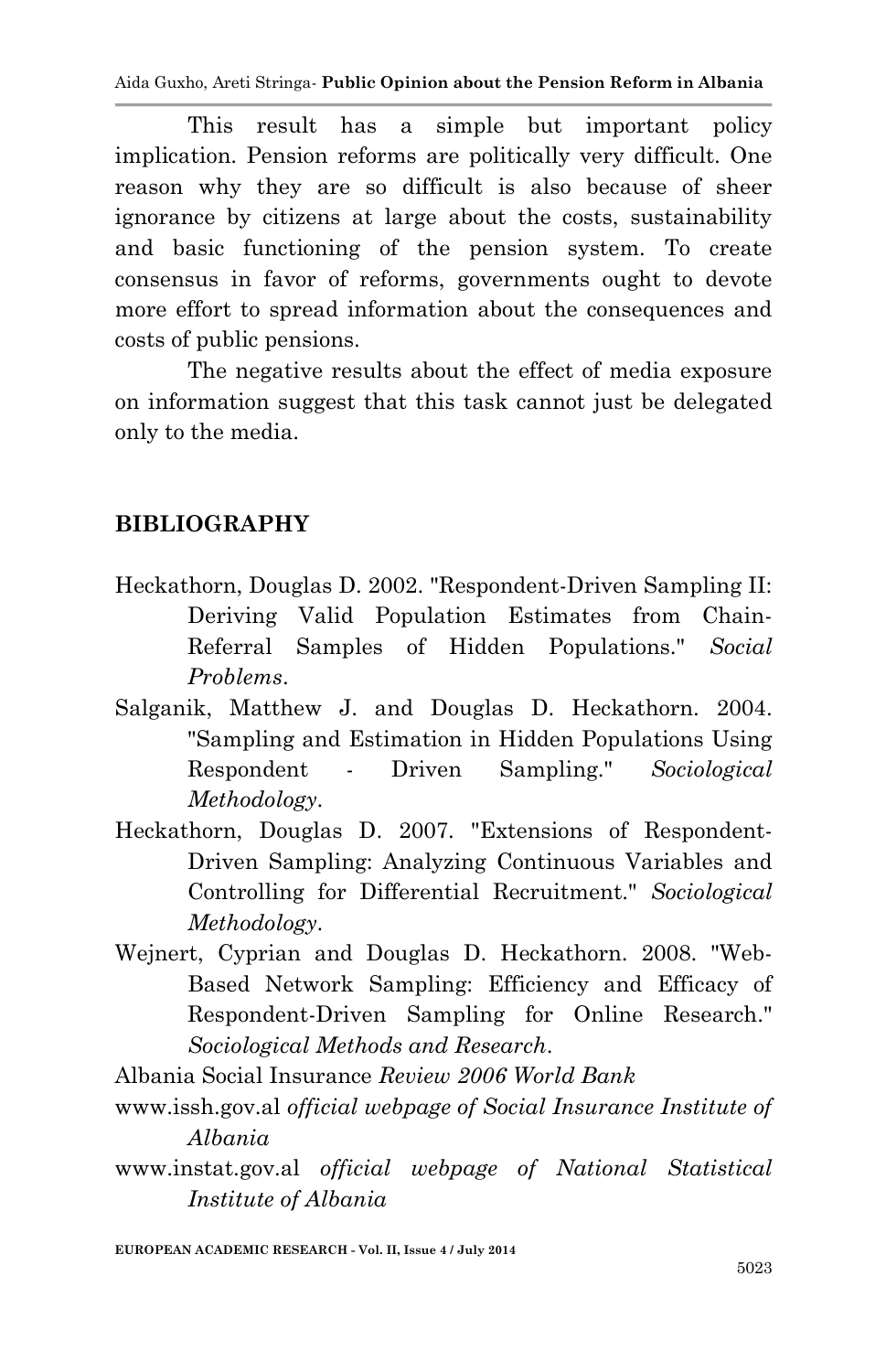Albanian Financial Supervisory Authority.(2008). Annual Report 2008. Tirana, Albania

ISSH (2009).Annual Report 2009. Tirana, Albania.

#### **Variables in the Equation**

| В                        | N.B.   | Wald   | df  | Sig. | Exp(B) |
|--------------------------|--------|--------|-----|------|--------|
| Step 0<br>Constant -.757 | $\cap$ | 12.991 | . . | .000 | 469    |
| $\mathbf{L}$             |        |        |     |      |        |

Block 1: Method = Enter

#### **Iteration Historya,b,c,d**

|           |   | -2         | LogCoefficients |          |                   |       |
|-----------|---|------------|-----------------|----------|-------------------|-------|
| Iteration |   | likelihood | Constant        | info 1   | info <sub>2</sub> | Age   |
| Step 1    |   | 784.967    | $-.509$         | $-980$   | 2.818             | - 297 |
|           | 2 | 733.539    | -.309           | $-1.982$ | 4.018             | - 496 |
|           | 3 | 719.307    | $-223$          | $-2.942$ | 5.007             | - 561 |
|           | 4 | 715.407    | $-212$          | $-3.756$ | 5.824             | - 569 |
|           | 5 | 714.631    | $-211$          | $-4.308$ | 6.376             | - 569 |
|           | 6 | 714.567    | $-211$          | $-4.526$ | 6.595             | - 569 |
|           |   | 714.566    | $-211$          | $-4.554$ | 6.622             | - 569 |
|           | 8 | 714.566    | $-211$          | $-4.554$ | 6.622             | - 569 |

#### **Omnibus Tests of Model Coefficients**

|        |              | Chi-square | df | Sig. |
|--------|--------------|------------|----|------|
| Step 1 | ${\rm Step}$ | 422.983    |    | .000 |
|        | Block        | 422.983    |    | .000 |
|        | Model        | 422.983    |    | .000 |

#### **Model Summary**

|      |                          |      |  | Cox & Snell RNagelkerke | R |
|------|--------------------------|------|--|-------------------------|---|
| Step | -2 Log likelihood Square |      |  | Square                  |   |
|      | 714.566 <sup>a</sup>     | .372 |  | .521                    |   |

| Step | Chi-square | df | S1g. |
|------|------------|----|------|
|      | 28.959     |    | .000 |